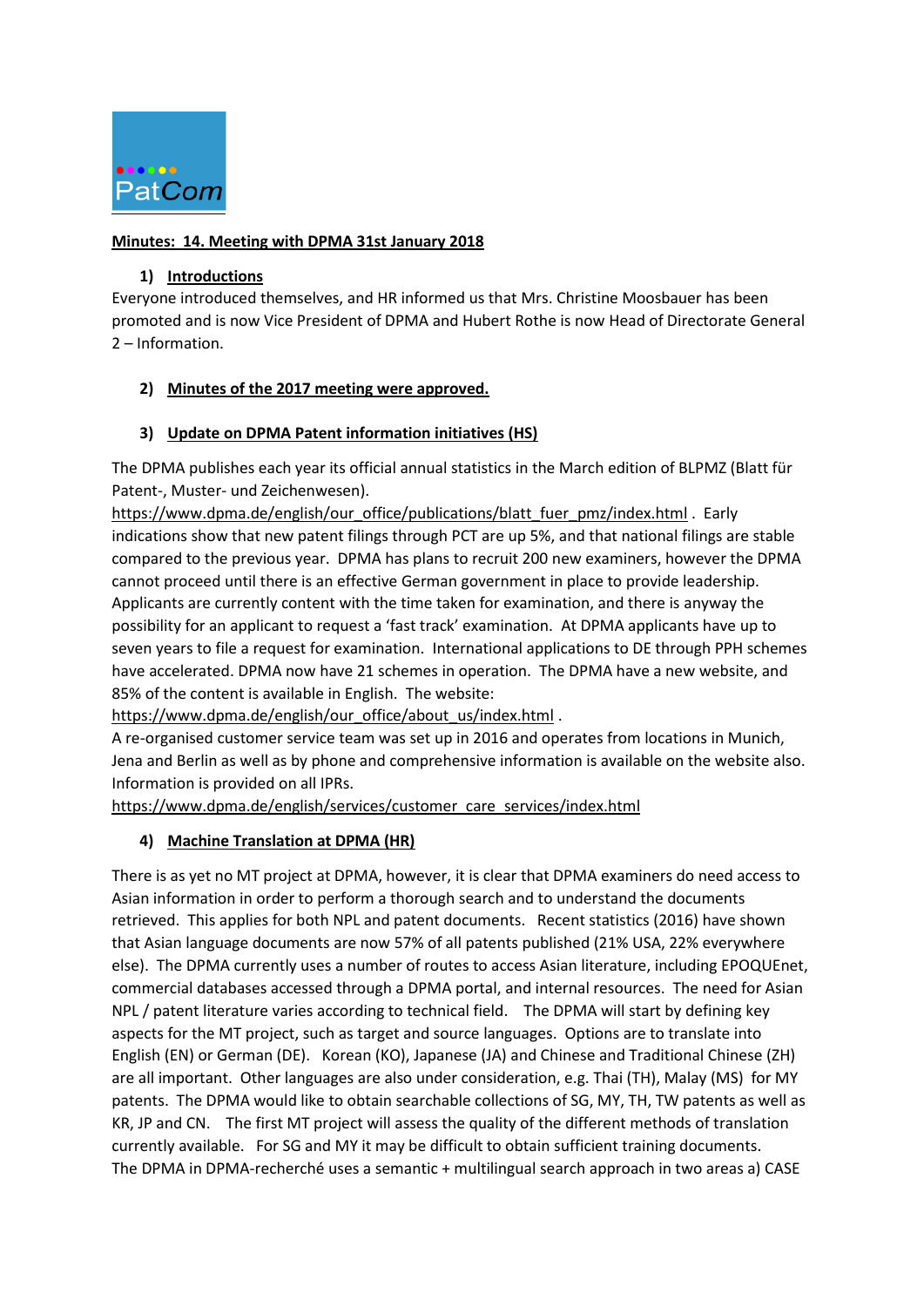management system which can be searched full text, and b) in DEPATISnet examiners have access to a cognitive search / semantic function which can work cross-lingual. (slides 7-8)

## **5) Developments in DPMA Services (FC)**

Recent updates on the two flagship products **-** there are now 108 million documents in DEPATISnet and DPMA Register contains mp3 and mp4 files of trademarks. These are searched using the descriptions, no image search capability yet. All descriptions of trademarks are in German. German designs are now available for search in Design View at EUIPO and WIPO collections. DPMA Register will be connecting to Federated Register in 2018.

# **6) Update on Unitary Patent Planning**

DPMA are ready on the technical front, but officially have halted preparations whilst the legal challenge is reviewed. There will be no progress until March 2018 at the earliest, and the court's decision could take until Q4 2018.

See the presentation attached **20180130\_Ps\_PatCom\_Rothe.pdf** for more details on 4 - 6).

# **7) Classification matters (CPC)**

DPMA have assessed CPC and concluded that it is not in the DPMA's interest to join this initiative in the short term. IPC remains the classification in use at the DPMA for organisational and search purposes. Furthermore retaining IPC enables full participation with WIPO in IPC revisions. For the time being DPMA will continue to use DEKLA as an additional national classification for further fine classification.

# **8) Industry 4.0**

The DPMA is anticipating an increase in patent applications relating to Industry 4.0 technical fields.; However, many of the concepts should be well known, and may not be patentable, novelty may lie in new methods of interconnection, and possibly in the electronics, and communications aspects. Industry 4.0 related patent applications may be filed in several classes, DPMA do not however plan to use a tagging system to link them, preferring to develop the existing classification to accommodate new fields. The JPO is advanced in its preparations for handling Industry 4.0 patent applications.

## **9) AOB:**

PatCom raised the question of GPDR preparation at DPMA. GPDR comes into effect in the EU in May 2018. The aim of the GPDR regulation is to rebalance the right of the individual to maintain privacy of data, and as such may affect handling of inventor addresses, and other legal / financial information held by the Office. The DPMA anticipates that new agreements will need to be put in place with the commercial vendors. However DPMA believes that German IP Law will take precedence over the new privacy law. Therefore it should be possible for the DPMA to continue to publish the publications unchanged even after the GPDR has entered into force.

**--------------------------------------------------------------------------------------------------------------------------------------**

### **Agenda Items:**

1) Introductions Confirmation of approval of minutes of 14. Meeting.